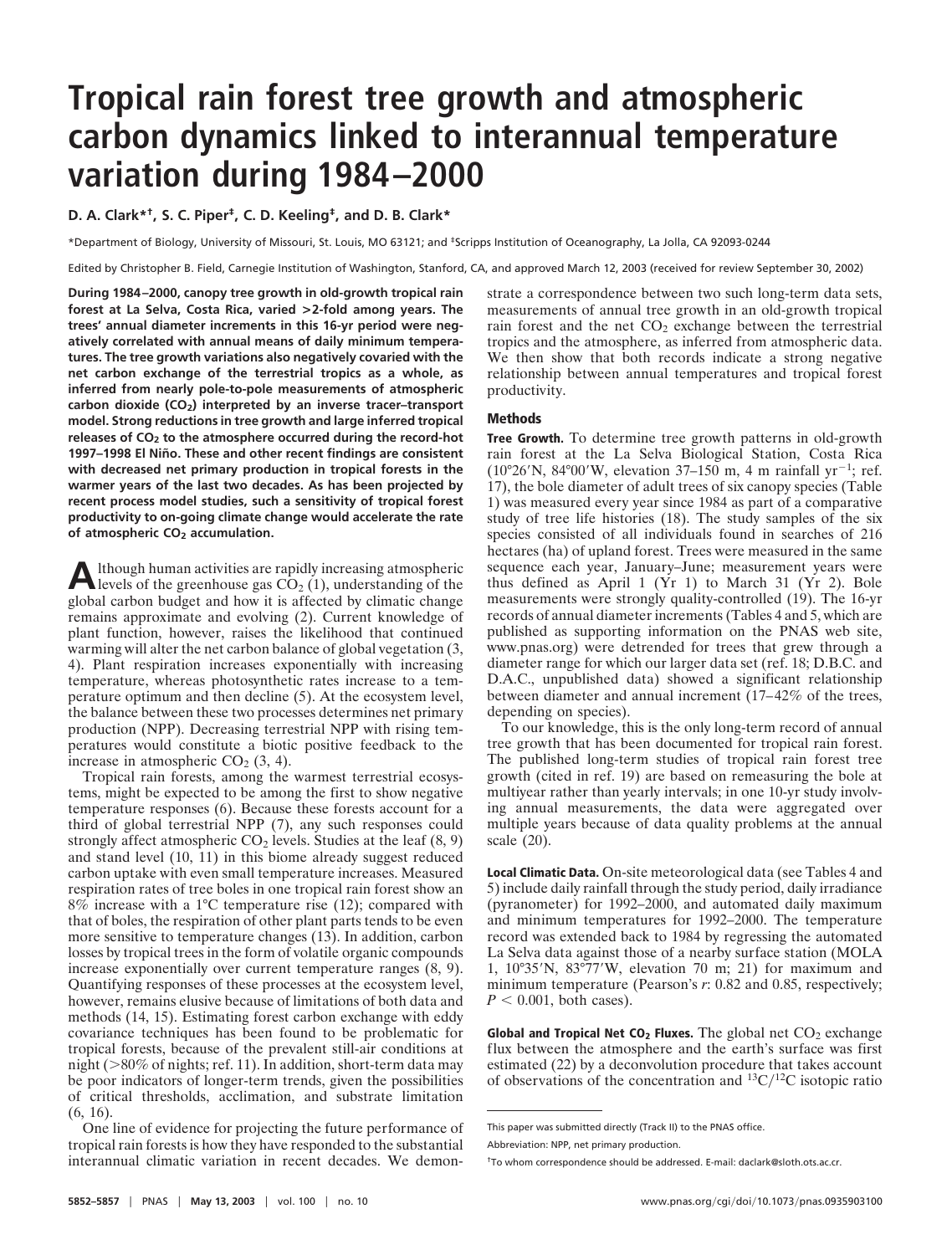**Table 1. Interannual variation in diameter increments of adults (**>**30 cm diameter, thus canopy level) of six canopy tree species in lowland rain forest at La Selva, Costa Rica, 1984–2000**

| Species [family]                                               | Ν  | 16-yr range of<br>annual means,<br>mm/yr | р*         |
|----------------------------------------------------------------|----|------------------------------------------|------------|
| Minguartia guianensis Aubl.<br>[Olacaceae]                     | 37 | $0.9 - 3.4$                              | < 0.0001   |
| Lecythis ampla Miers<br>[Lecythidaceae]                        | 22 | $2.1 - 7.0$                              | $<$ 0.0001 |
| Dipteryx panamensis (Pittier)<br>Record & Mell [Papilionaceae] | 41 | $4.1 - 6.6$                              | $<$ 0.0001 |
| Hyeronima alchorneoides<br>Allemão [Euphorbiaceae]             | 12 | $4.7 - 8.7$                              | 0.06       |
| Balizia elegans Ducke<br>[Mimosaceae]                          | 46 | $4.6 - 9.3$                              | $<$ 0.0001 |
| Hymenolobium mesoamericanum<br>Lima [Papilionaceae]            | 6  | $6.2 - 14.1$                             | 0.003      |

\*Probability is from a Friedman two-way analysis of a species' diameter increments among years, controlling for individuals within a species.

of CO2 at nine stations from the Arctic to the South Pole. In this procedure, terrestrial and oceanic exchange fluxes were distinguished by their differing effects on the isotopic ratio of atmospheric  $CO<sub>2</sub>$ . An industrial flux, owing mainly to combustion of fossil fuels, was calculated directly from international statistical data. The resulting global terrestrial flux, although mainly reflecting changes in NPP and heterotrophic respiration, also includes net fluxes from rivers (23) and the effects of land-use changes (agriculture, deforestation, burning, regrowth).

Secondly, the net  $CO<sub>2</sub>$  flux from the terrestrial tropics was distinguished from the global mean biospheric flux by an inverse procedure (24) involving a three-dimensional atmospheric tracer transport model. This model, TM2 (25), with 1986 observed winds, was used to predict atmospheric  $CO<sub>2</sub>$  concentration responses at the nine stations from simulated zonal CO<sub>2</sub> sources. Corresponding  ${}^{13}C/{}^{12}C$  responses were also predicted, taking account of carbon isotopic fractionation (26), assumed to be time-invariant. The responses, weighted by the variances of the observations and linearly combined, were constrained to sum to the global flux estimates and also to give an optimal least-squares fit to annual averages of atmospheric  $CO_2$  and  $^{13}C/^{12}C$  at the nine stations.

The inverse model specified four biospheric and three oceanic regional sources corresponding to tropical, temperate and boreal zones (24). The inverse calculation was sensitive to atmospheric data from three tropical stations (Cape Kumukahi, Hawaii: 19.5°N,154.8°W; Christmas Island: 2.0°N, 157.3°W; Samoa: 14.2°S,170.6°W) and two stations bracketing the tropics: La Jolla, California (32.9°N, 117.3°W) and Raoul Island (29.2°S, 177.9°W). The standard error in the tropical terrestrial flux, attributed to random error in the observations, was 0.64 petagrams (1 Pg =  $10^{15}$  g) carbon (C) $yr^{-1}$ . Potential sources of systematic error were investigated by sensitivity tests for atmospheric transport, specification of isotopic processes, method of inverse calculation, and configurations of the source components and the observational network (27). The timing of peaks and troughs of the inferred tropical terrestrial  $CO<sub>2</sub>$  flux changed very little in all tests. The range of the interannual variation also changed little, with the following exceptions. The range was  $\approx$ 20% larger when the TM3 transport model and 1998 winds were used in place of the TM2 model with 1986 winds,  $\approx 15\%$ larger when the inverse calculation was made time-dependent to account for the distribution of an annual  $CO<sub>2</sub>$  pulse over 4 yr, instead of 1 yr, and reduced by 10–30% if the low discrimination of  $C_4$  plants relative to that of  $C_3$  plants was ignored. Also, the large increase in flux from 1991–1998 was reduced by  $\approx 35\%$ when  $13C/12C$  data were ignored and ocean fluxes held nearly invariant.

# **Results**

**Tree Growth Variation.** Tree bole growth in the La Selva forest varied strongly over the 16 yr (Fig. 1). For the six study species, mean diameter increment in the year of greatest growth was 61%



**Fig. 1.** Interannual variation in tree growth in old-growth lowland rain forest at La Selva, Costa Rica. Bars show the annual mean growth deviations of adult trees of six canopy species (left to right in each year: Mg, La, Dp, Ha, Be, and Hm; see Table 1 for species names and sample sizes); growth deviations are calculated as the percent departure of the species' mean annual diameter increment, from that species' 16-yr mean annual increment. *x* axis: yr 2 of measurement years.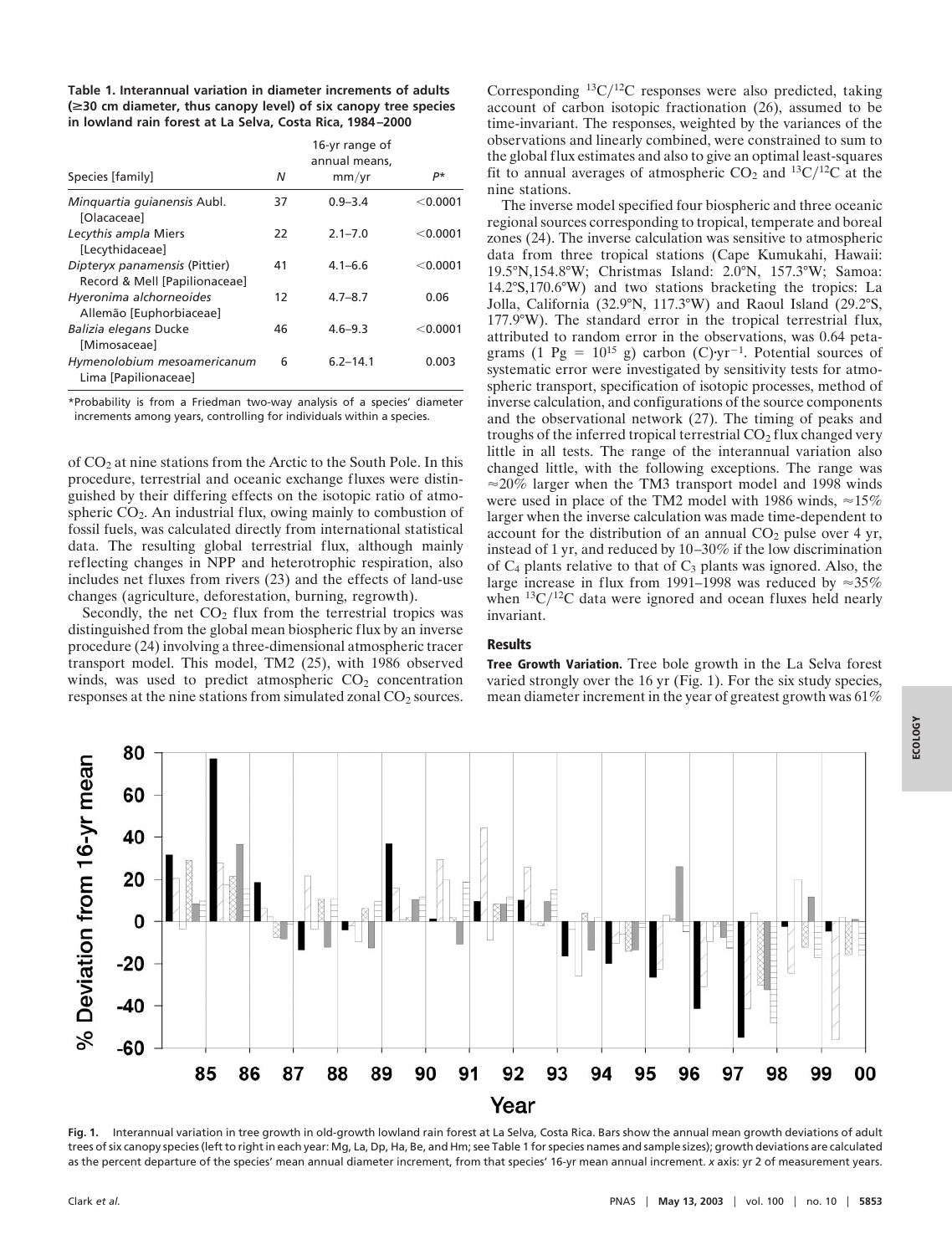

Fig. 2. The relation between the annual mean tree growth deviation ( $\pm$ 1 SE) at La Selva, Costa Rica, averaged over the six species, and the net CO<sub>2</sub> flux from the terrestrial tropics (note inverted *y* axis), as inferred from an inverse model calculation [ref. 24; annual means centered on January 1 and June 1 each year; positive values (lower part of the *y* axis) indicate net flux to the atmosphere]. Pearson's  $r = -0.77$ ,  $n = 15$  yr,  $P < 0.001$  for the correlation between annual fluxes (centered on January 1) and annual mean growth deviations for the six tree species (centered on October 1, previous year). *x* axis: yr 2 of tree measurement years.

to 278% (mean =  $148\%$ ) greater than in the year of least growth (Table 1). The temporal coherence of growth patterns among conspecific trees (Table 1) was mirrored by highly significant temporal coherence among species (Friedman analysis of mean growth deviations among years, controlling for tree species:  $P =$ 0.001,  $df = 15$ ), despite differences in details of their annual growth variation (Fig. 1). In the measurement year  $1985/1986$ , all six species showed above-average mean diameter increments. After 1993, growth was notably depressed, with record low mean increments in 1997/1998. Relatively poor growth also occurred in 1987–1989.

**Correlation, Tree Growth and Tropical CO<sub>2</sub> Fluxes.** The inversion model analysis (24) indicated substantial interannual variation in global net  $CO<sub>2</sub>$  exchange with the atmosphere. The largest peaks in this flux occurred in the strong El Niño events of  $1987/1988$  and 1997/1998. The tropical region  $(23.5°N$  to  $23.5°S)$  dominated the terrestrial biospheric component of the global flux (28). Interannual variations in the net  $CO<sub>2</sub>$  flux from tropical land regions, though not as large as in our study, have also been inferred in two inversion studies based on atmospheric observations independent of ours (29, 30). In our analysis, the terrestrial tropics were inferred to vary among years from a net sink of  $-1.8$  to a net source of 6.7 Pg Cyr<sup>-1</sup>. There is a highly significant negative correlation (Fig. 2) between this estimated tropical terrestrial  $CO<sub>2</sub>$  flux and the interannual variation in tree growth at La Selva.

In the inverse calculation, it was assumed that isotopic fractionation during photosynthesis did not vary interannually; however, plants may in fact discriminate less against the heavy isotope  $^{13}$ C during years of climatic stress (31). A second inversion calculation of the tropical terrestrial  $CO<sub>2</sub>$  flux was therefore performed, ignoring  ${}^{13}C/{}^{12}C$  data (27). The fluctuations in the resulting flux, based solely on observed  $CO<sub>2</sub>$  concentrations, retained the overall temporal pattern of the original, but with substantially reduced peaks. Because it is unknown whether isotopic discrimination associated with photosynthesis by tropical plants varied over this period, it is not possible to determine which inversion calculation is more nearly correct. The tropical terrestrial fluxes from both calculations, however, correlate strongly with the La Selva tree growth record (original inversion: Fig. 2; second inversion: Pearson's  $r = -0.68$ ,  $P < 0.005$ , df = 15).

**Relations with Temperature.** The annual tree growth deviations, averaged over the six species, were highly significantly negatively correlated with current-year means for daily minimum temperature at La Selva (Table 2). Mean annual growth averaged over the two coolest measurement years,  $1984/1985$  and  $1985/1986$ , was  $81\%$  greater than in the record-hot 1997/1998 measurement year; intermediate growth occurred in years of intermediate temperatures (Fig. 3).

### **Table 2. Correlations (Pearson's** *r***) between the mean annual tree growth deviations (averaged over the six species) and annual climatic factors at La Selva, Costa Rica, 1984–2000**

| Climatic factor                                              | Correlation | p*    |
|--------------------------------------------------------------|-------------|-------|
| Daily minimum temperature <sup>†</sup>                       | $-0.68$     | 0.002 |
| Daily maximum temperature <sup>+</sup>                       | $-0.10$     | 0.36  |
| Daily mean temperature <sup>#</sup>                          | $-0.59$     | 0.007 |
| Total annual rainfall                                        | $-0.55$     | 0.03  |
| Total annual irradiance <sup>s</sup>                         | $+0.12$     | 0.39  |
| Partial correlations                                         |             |       |
| Mean minimum temperature, controlling                        | $-0.52$     | 0.02  |
| for annual rainfall                                          |             |       |
| Annual rainfall, controlling for mean<br>minimum temperature | $-0.21$     | 0.46  |

\*Cases with  $P \le 0.05$  are in bold; for temperature, one-tailed probability for negative correlations with growth deviations; for rainfall, two-tailed probabilities; for annual irradiance, one-tailed probability for positive correlations.

†Yearly mean of daily (maximum or minimum) values.

‡Yearly mean of daily mean temperatures, calculated as [(daily maximum temperature  $+$  daily minimum temperature)/2].

 $$A$ nnual irradiance is for each of the 8 yr in the period from 1992/1993 to 1999/2000.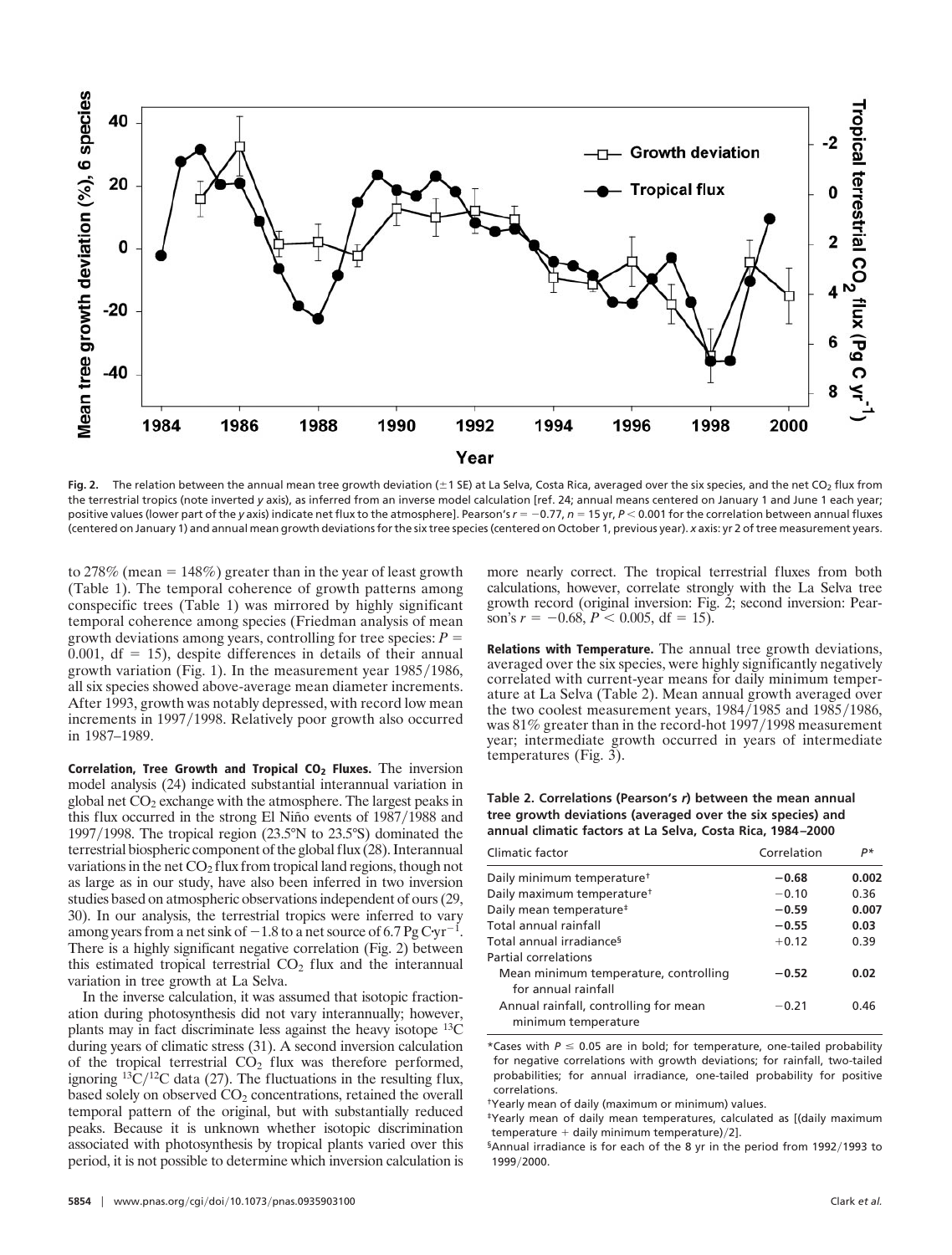

Fig. 3. The relation between the annual diameter growth of six canopy tree species (mean of the six species' growth deviations in each year  $\pm$  1 SE) and annual means of daily minimum temperatures at La Selva, Costa Rica. Data labels: yr 2 of tree measurement years (nonunderlined, La Selva automated temperature data; underlined, data calculated by regression from a nearby surface station; ref. 21).

For all six species, the correlation between annual growth deviations and annual means for minimum temperature was negative, and four of the six correlations were significant ( $P = 0.0005$ , 0.0005, 0.01, 0.02, 0.06, 0.48). These correlations, most of which strongly decreased with lags of 1 and 2 yr, are notable given both the small interannual range in the mean of daily minimum temperatures during this period (1.75°C) and the complex responses of tree growth to multiple biotic and climatic factors. The annual means of daily maximum temperatures at La Selva varied over a smaller range (1.08°C) and were not significantly correlated with the growth of any species. Annual rainfall was strongly positively correlated with annual means of daily minimum temperature during this period, and the tree growth deviations were thus also negatively correlated with rainfall; however, a partial correlation controlling for minimum temperature was not significant (Table 2). There is no indication that the relation between tree growth and minimum temperature was an indirect effect of light limitation. Although warmer nights might be expected to be linked to greater daytime cloud cover, there is only a very weak negative correlation between minimum temperatures and irradiance at La Selva  $(r^2 =$ 0.03, 0.02, and 0.14 at daily, monthly, and annual time steps, respectively). Although tree growth rates varied highly significantly during the 8-yr period when irradiance was measured (Friedman  $P < 0.001$ , they were not correlated with the 35% range in irradiance among years. They were, however, negatively correlated with the annual means for minimum temperature  $(r = -0.59, P =$ 0.06), which varied by only 0.7°C for the same 8 yr.

The variations in tree growth and temperature at La Selva during 1984–2000 are mirrored in variations for the tropics as a whole. Annual means of both daily mean and daily minimum temperature at La Selva were strongly correlated with mean annual temperatures for the global terrestrial tropics  $(28)$  over this period ( $r = 0.86$ ) and 0.74, respectively; df = 16,  $P \le 0.001$ , both cases), and the inferred pantropical terrestrial  $CO<sub>2</sub>$  flux was also highly significantly correlated with the mean tropical land temperatures  $(r = +0.83,$  $P < 0.001$ , at 0 time lag). The peak values of this flux occurred at the times of warmest temperatures for the tropical belt as a whole, most of which were during strong El Niño events (28). When averaged decadally, the tropical terrestrial net  $CO<sub>2</sub>$  flux increased from a 0.9 Pg Cyr<sup>-1</sup> source in the 1980s to a 2.6 Pg Cyr<sup>-1</sup> source in the 1990s; the estimated total global land flux, however, became a greater sink  $(-0.2 \text{ to } -0.8 \text{ pg Cyr}^{-1})$  due to increased carbon uptake by the temperate and boreal zones (28).

#### **Discussion**

The large interannual growth variation during 1984–2000 that we found for six canopy tree species at La Selva was strongly negatively correlated with interyear temperature differences. These interannual growth patterns can be reasonably taken as representative of the forest as a whole. Although only six of La Selva's  $>300$  tree species (17), our study group spans five plant families and a broad range of life history types (19) and growth rates (Table 1). The temporally concordant growth variations of these trees thus indicate large interyear variations in forest-wide aboveground biomass increment, a major component of NPP. Furthermore, such diameter increment anomalies are considered sensitive indicators of overall tree carbon balance because of a low priority for carbon allocation to wood production (32, 33).

The strong correlation between the long-term tree growth patterns and the inferred tropical terrestrial  $CO<sub>2</sub>$  fluxes (Fig. 2) is the first instance of a correspondence between findings from an inversion model based on atmospheric gas samples, and long-term ground-based measurements of forest productivity. This inversion study (24) is the first analysis of interannual zonal  $CO<sub>2</sub>$  fluxes to be based on a long-term series of both  $CO<sub>2</sub>$ concentrations and the <sup>13</sup>C/<sup>12</sup>C isotopic ratio of  $CO<sub>2</sub>$  at stations from the Arctic to the South Pole. The relation between these data sets suggests that the interannual variation in rates of atmospheric  $CO<sub>2</sub>$  accumulation involves a major signal from annual variation in tropical forest productivity.

Such a signal from the terrestrial tropics has been found for various time periods since 1970 in simulations based on three global biospheric process models (34–36) forced by observed climatic variations. The simulated interannual variations in the net  $CO<sub>2</sub>$  flux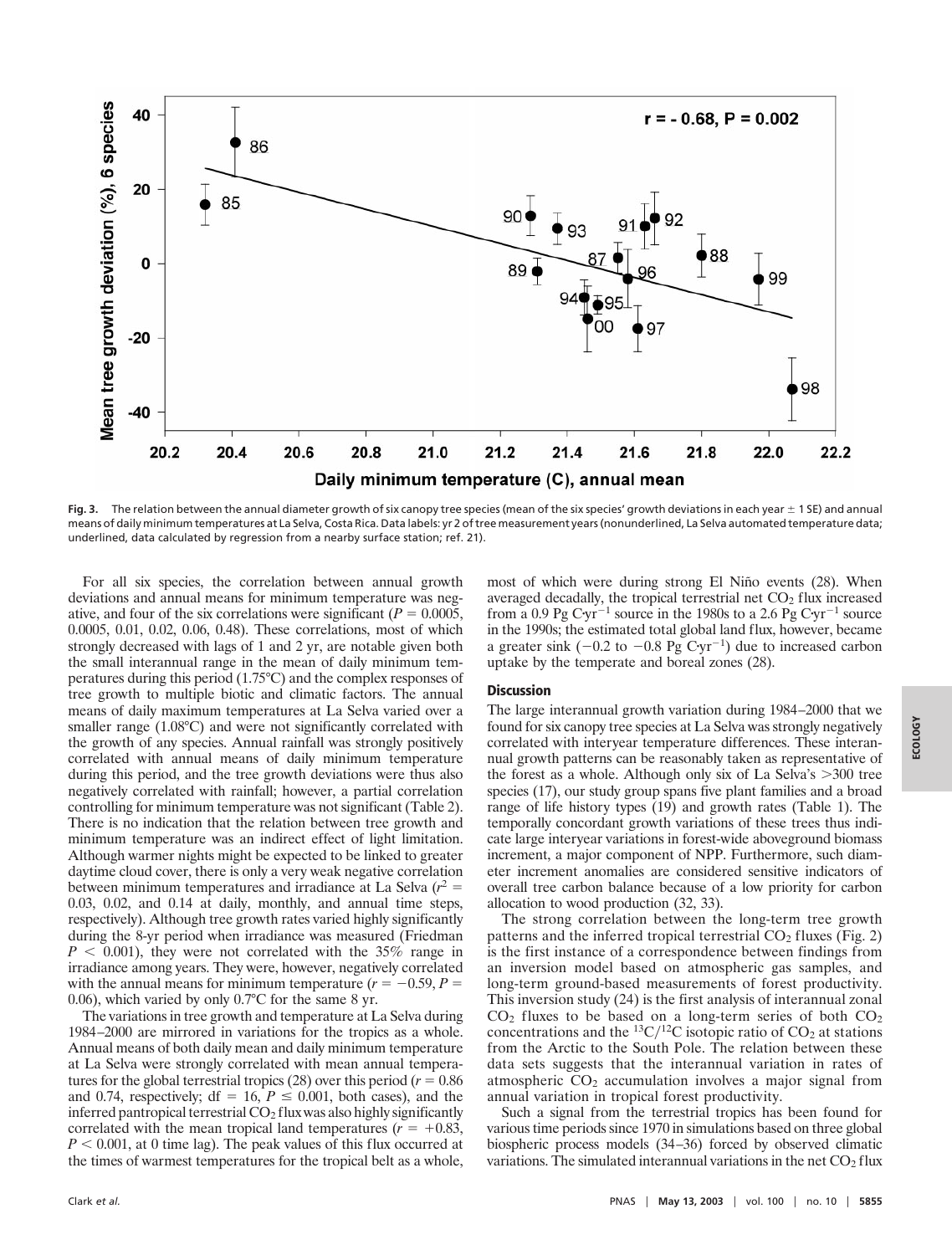**Table 3. Potential impacts of small changes in photosynthesis and respiration on net carbon fluxes from tropical forests (see text)**

| Scenario                                                        | Global flux from tropical<br>forests, Pg $C\cdot yr^{-1}$ |
|-----------------------------------------------------------------|-----------------------------------------------------------|
| <b>Baseline</b>                                                 |                                                           |
| Photosynthesis                                                  | $-43.8$                                                   |
| Plant respiration                                               | $+21.9$                                                   |
| Heterotrophic respiration                                       | $+21.9$                                                   |
| Net flux                                                        | 0.0                                                       |
| Photosynthesis decreased 5%,<br>plant respiration increased 10% |                                                           |
| Photosynthesis                                                  | $-41.6$                                                   |
| Plant respiration                                               | $+24.1$                                                   |
| Heterotrophic respiration                                       | $+21.9$                                                   |
| Net flux                                                        | $+4.4$                                                    |

Positive fluxes indicate emission from forests to the atmosphere; negative fluxes indicate uptake from the atmosphere.

from global land regions were dominated by negative responses of NPP in tropical evergreen forests to temperature. This simulated tropical forest production was strongly correlated with previous inversion model estimates of the terrestrial  $CO<sub>2</sub>$  flux at the global scale (37). Four modeling studies (38–41) that coupled climate change scenarios to global biosphere process models have projected decreasing NPP and carbon storage in tropical forests with rising temperatures. Three independent modeling approaches (36, 42, 43) found an explicit link between the El Niño cycle and tropical forest productivity; substantial decreases in tropical forest NPP were projected to occur in strong El Niño events.

Other recent research findings point to decreased tropical forest productivity at higher temperatures. A carbon flux model developed from eddy covariance measurements in an Amazonian forest indicated strong negative effects on net ecosystem carbon uptake from even small temperature increases (10). In three recent studies (44–46), NDVI, a satellite-derived measure of vegetation greenness, was found to be reduced in tropical ecosystems in warmer years. Annual bole measurements of all trees in 18 0.5-hectare forest plots during October 1997 to September 2000 at La Selva (D.B.C., D.A.C., and S. F. Oberbauer, unpublished data) indicated that the aboveground forest biomass increment was 39% lower in the record-hot 1997/1998 measurement year than in the two cooler years that followed; eddy covariance estimates of net  $CO<sub>2</sub>$  flux for these 3 yr indicated similar strong interannual changes in daily carbon uptake by the La Selva old-growth forest (ref. 11; H. W. Loescher, S. F. Oberbauer, H. Gholz, unpublished data).

The net  $CO<sub>2</sub>$  fluxes estimated by the inverse calculation (24) for the terrestrial tropics are substantial, especially for the  $1987/1988$ and  $1997/1998$  El Niño events (Fig. 2). Such net fluxes from this region are, however, distinctly plausible. Even small shifts in the balance between photosynthesis (P) and plant respiration  $(R_a)$  in tropical forests will result in large  $CO<sub>2</sub>$  emissions or uptake. To illustrate this possibility (Table 3), we use a recent estimate of global tropical-forest NPP (21.9 Pg  $Cyr^{-1}$ ; 47) and assume a baseline scenario in which NPP and  $R_a$  are each 50% of P, and where heterotrophic respiration (Rh) equals NPP. If, then, in warmer years P should decrease by 5% and  $\overline{R}_a$  increase by 10%, tropical forest NPP would decline by 4.4 Pg  $Cyr^{-1}$ , producing a source of this magnitude to the atmosphere. Total tropical emissions would be even greater if there were similar temperature responses from tropical savannas or grasslands, if  $R<sub>h</sub>$  also increased, or if emissions from tropical deforestation were enhanced due to increased tropical forest fires. An example of the last possibility is the burning of Indonesian peat swamp forests in the 1997/1998 El Niño, estimated to have produced carbon emissions of 0.8–2.6 Pg C (48).

The negative correlations that we find between annual tree growth and minimum temperatures at La Selva, and between the net  $CO<sub>2</sub>$  fluxes inferred for the terrestrial tropics by inverse calculation and global tropical land temperatures (28), are both consistent with the hypothesis that tropical forest NPP is already being reduced in warmer years. The La Selva data (Fig. 1) indicate a major depression of tree growth in the 1990s, the warmest decade globally in the instrumental record (1). Precipitation trends in the terrestrial tropics also need to be considered, however. During the last two decades, rainfall has been negatively correlated with mean temperatures for the global tropical land region; the strong El Niño events brought both record-high temperatures and rainfall minima (28). Temperature stress and moisture stress are thus likely to act together to decrease NPP in the more seasonal tropical moist forests, as projected by recent model simulations (38–41, 43). For such forests, this linkage will make it difficult to quantify on-going ecosystem responses to temperature alone. La Selva, a tropical wet forest where drought is minimal and not coupled to temperature, is particularly suited for detecting temperature responses in the absence of drought stress.

In this study we found very large interannual variations in two long-term records spanning the period 1984–2000: a 90% difference between mean tree growth at La Selva in the years of maximal and minimal growth, and an  $8.5 \text{ Pg Cyr}^{-1}$  range in inferred annual net  $CO<sub>2</sub>$  exchange by the terrestrial tropics between the years of greatest uptake and of greatest emission. The two records were strongly negatively correlated, and both covaried highly significantly with annual temperatures. As summarized above, data consistent with these relationships have been produced by other recent studies based on model simulations, satellite observations, and ground measurements. Together these findings suggest a remarkable sensitivity of the net carbon balance of tropical rain forests to increasing temperature, and thus indicate the potential for these forests to produce a large positive feedback to on-going atmospheric  $CO<sub>2</sub>$ accumulation. Such a feedback in future years would accelerate global warming.

We thank R. Bacastow for advice; L. Campos and W. Miranda for measurements and data management; the Instituto Meteorológico de Costa Rica and Proyecto REPOSA (University of Wageningen) for temperature data; the Organization for Tropical Studies for logistics; and the National Science Foundation for supporting La Selva. We thank the National Science Foundation (Grants 9407581, 9629245, 9981591, and 0129038), the Andrew W. Mellon Foundation, and the Organization for Tropical Studies for financial support (to D.A.C. and D.B.C.), and the National Science Foundation (Grants ATM-97-11882 and ATM-01- 20527), the Department of Energy (Grant DE-FG03-95ER62075), the National Aeronautics and Space Administration (Grants NAG5-3528 and NAG5-11217), and the Office of the Director, Scripps Institution of Oceanography, for financial support (to C.D.K. and S.C.P.).

- 4. Woodwell, G. M. (1995) in *Biotic Feedbacks in the Global Climatic System: Will the Warming Feed the Warming?*, eds. Woodwell, G. M. & Mackenzie, F. T. (Oxford Univ. Press, New York), pp. 3–21.
- 5. Fitter, A. H. & Hay, R. K. M. (1981) *Environmental Physiology of Plants* (Academic, London).
- 6. Saxe, H., Cannell, M. G. R., Johnsen, O., Ryan, M. G. & Vourlitis, G. (2001) *New Phytol.* **149,** 369–400.
- 7. Melillo, J. M., McGuire, A. D., Kicklighter, D. W., Moore, B., III, Vorosmarty, C. J. & Schloss, A. L. (1993) *Nature* **363,** 234–240.

<sup>1.</sup> Houghton, J. T., Ding, Y., Griggs, D. J., Noguer, M., van der Linden, P. J. & Xiaosu, D., eds. (2001) *Climate Change 2001: The Scientific Basis* (Cambridge Univ. Press, Cambridge, U.K.).

<sup>2.</sup> Prentice, I. C., Farquhar, G. D., Fasham, M. J. R., Goulden, M. L., Heimann, M., Jaramillo, V. J., Kheshgi, H. S., Le Quere, C., Scholes, R. J. & Wallace, D. W. R. (2001) in *Climate Change 2001: The Scientific Basis*, eds. Houghton, J. T., Ding, Y., Griggs, D. J., Noguer, M., van der Linden, P. J. & Xiaosu, D. (Cambridge Univ. Press, Cambridge, U.K.), pp. 183–237.

<sup>3.</sup> Woodwell, G. M. (1986) *Oceanus* **29,** 71–75.